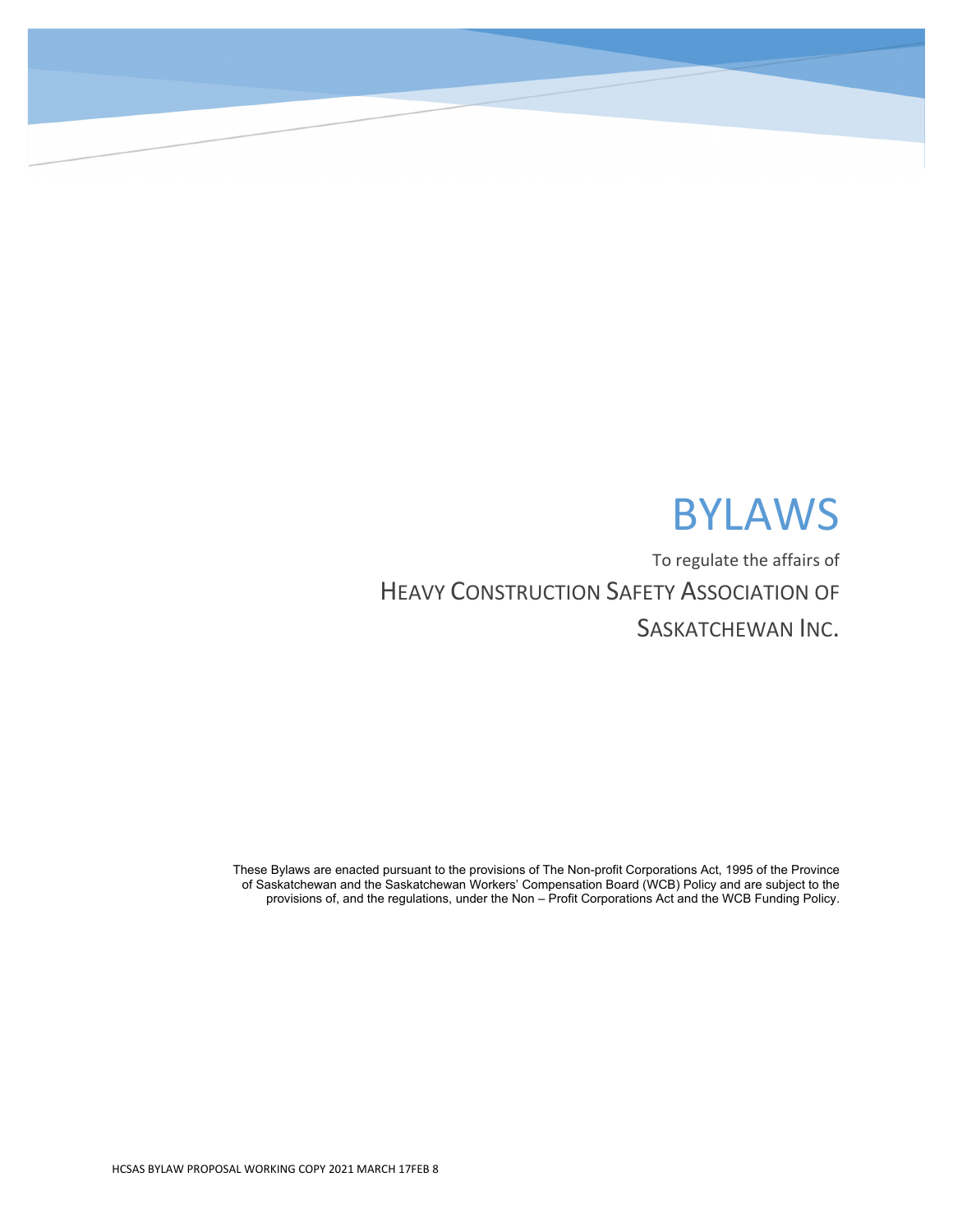TO BE CONFIRMED, AMENDED OR REJECTED BY THE MEMBERS OF THE CORPORATION IN ACCORDANCE WITH *THE NON-PROFIT CORPORATIONS ACT, 1995* BY A VOTE OF ALL THE MEMBERS DULY CALLED FOR THE PURPOSE OF CONSIDERING SUCH BYLAWS.

APPROVED BY THE MEMBERSHIP AT THE ANNUAL GENERAL MEETING

THIS \_\_\_\_\_\_\_\_\_\_\_\_\_\_\_\_\_\_\_\_DAY OF \_\_\_\_\_\_\_\_, \_\_\_\_\_\_ 6th June <sup>2022</sup>

[\\_\\_\\_\\_\\_\\_\\_\\_\\_\\_\\_\\_\\_\\_\\_\\_\\_\\_\\_\\_\\_\\_\\_\\_\\_\\_\\_\\_\\_\\_\\_\\_\\_\\_\\_\\_\\_\\_\\_\\_\\_\\_\\_](https://na2.documents.adobe.com/verifier?tx=CBJCHBCAABAArMyVQOxvQMs2bYR5dvy7POyaVQ-x_2Ng) Melissa McElwee (Jun 6, 2022 09:23 MDT) Melissa McElwee

Chairperson of the Board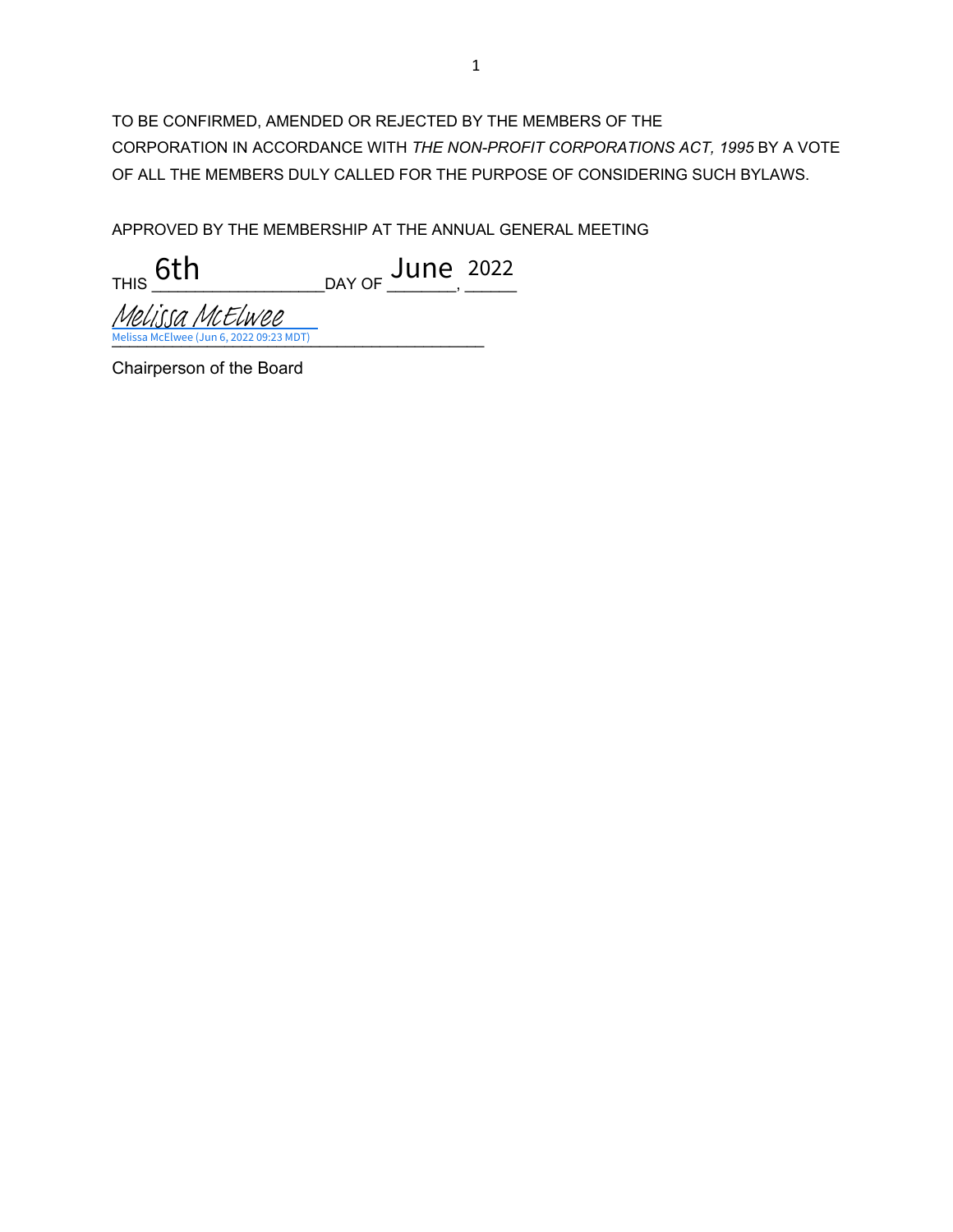#### $1 -$ **TABLE OF CONTENTS**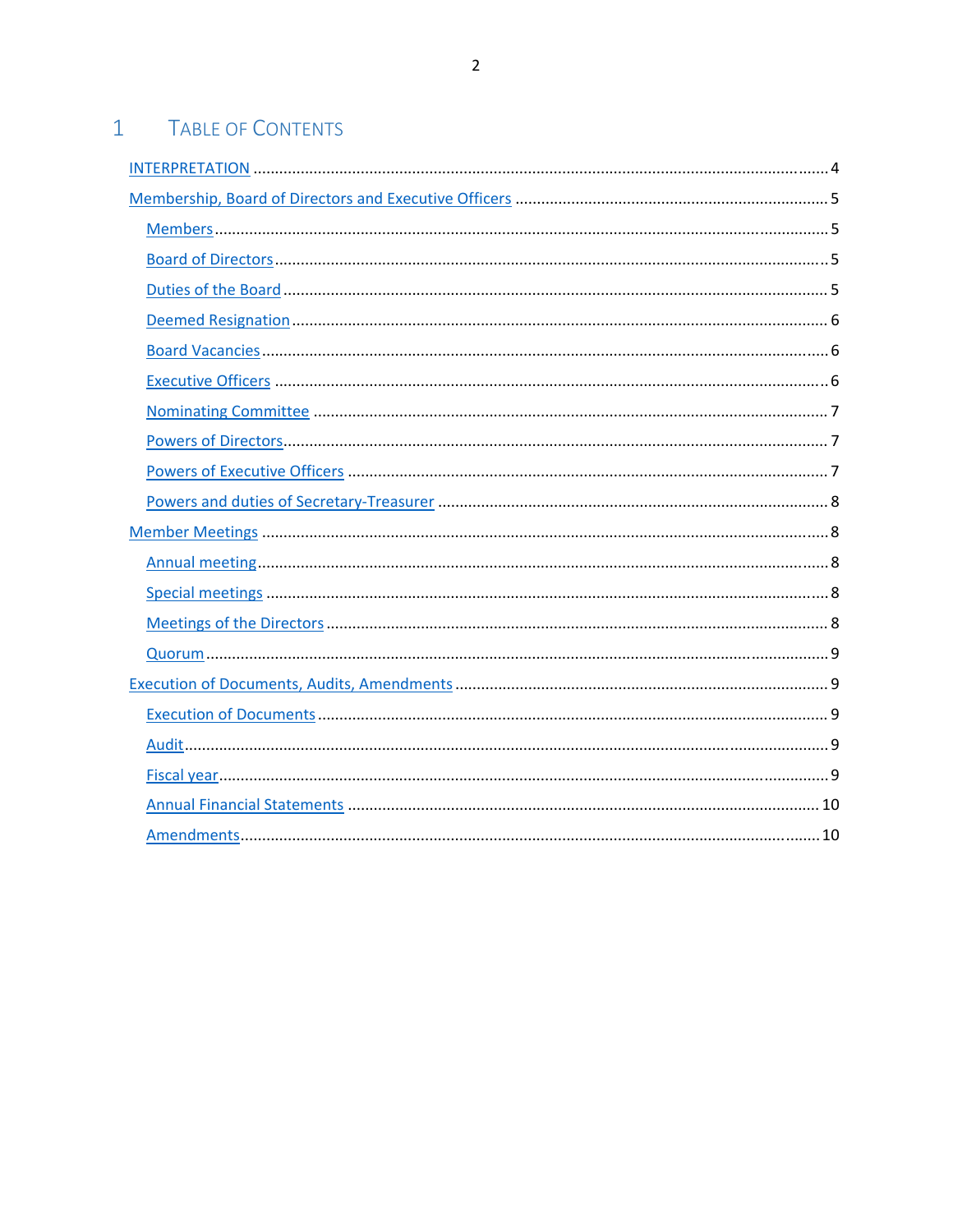#### INTERPRETATION

#### 1. Definitions

All terms contained in the bylaws which are not defined in the bylaws and which are defined in the Act shall have the meaning given to such terms in the Act;

- i. **Articles** means the Articles of Incorporation of the HEAVY CONSTRUCTION SAFETY ASSOCIATION OF SASKATCHEWAN INC.
- ii. **Associate Member** means a non-voting member subject to approval by the Board; Involvement by a member representative from the WCB or designate in an advisory or similar capacity as reasonably acceptable to the WCB
- iii. **Board** means the Board of Directors of the Organization;
- iv. **Bylaws** means these bylaws and all other bylaws of the Organization in force and effect;
- v. **Chairperson** means Chairperson of the Board;
- vi. **Organization** means the organization incorporated under *The Non-profit Corporations Act, 1995* and named HEAVY CONSTRUCTION SAFETY ASSOCIATION OF SASKATCHEWAN;
- vii. **Director** means a member of the Board;
- viii. **Industry** means employers and the workers within the Workers' Compensation Board (WCB) R rate code
- ix. **Meeting of Members** includes any annual or special meeting of members;
- x. **Member** means any employer from the WCB R rate code in good standing of the Workers' Compensation Board.
- xi. **Non-profit Corporations Act** means *The Non-profit Corporations Act, 1995* of Saskatchewan and any Act that may be substituted therefore, and the regulations made there under, as amended;
- xii. **Recorded Address** means, in the case of a member, his or her address as recorded in the register of members and, in the case of a Director, executive, auditor or member of a committee of the Board, his or her address as recorded in the records of the Organization;
- xiii. **Signing Officer(s)** means any person(s) authorized to sign an instrument on behalf of the Organization by Section 15 of these Bylaws, or by a motion passed pursuant thereto;
- xiv. **WCB R Rate Code** means a specific group of employers classified according to the Saskatchewan Workers' Compensation Board
- 1.1 HEADINGS The headings used throughout the by-laws are inserted for reference purposes only and are not to be considered in construing the terms and provisions of these by-laws or to be deemed in any way to clarify, modify or explain the effect of such terms or provisions.
- 2.1 Conflict with By-laws To the extent of any conflict between the provisions of the by-laws and the provisions of either the Act or the Articles, the provisions of the Act or the Articles shall govern.
- 3.1 Invalid Provisions The invalidity or unenforceability of any provision of the by-laws shall not affect the validity or enforceability of the remaining provisions of the by‐laws.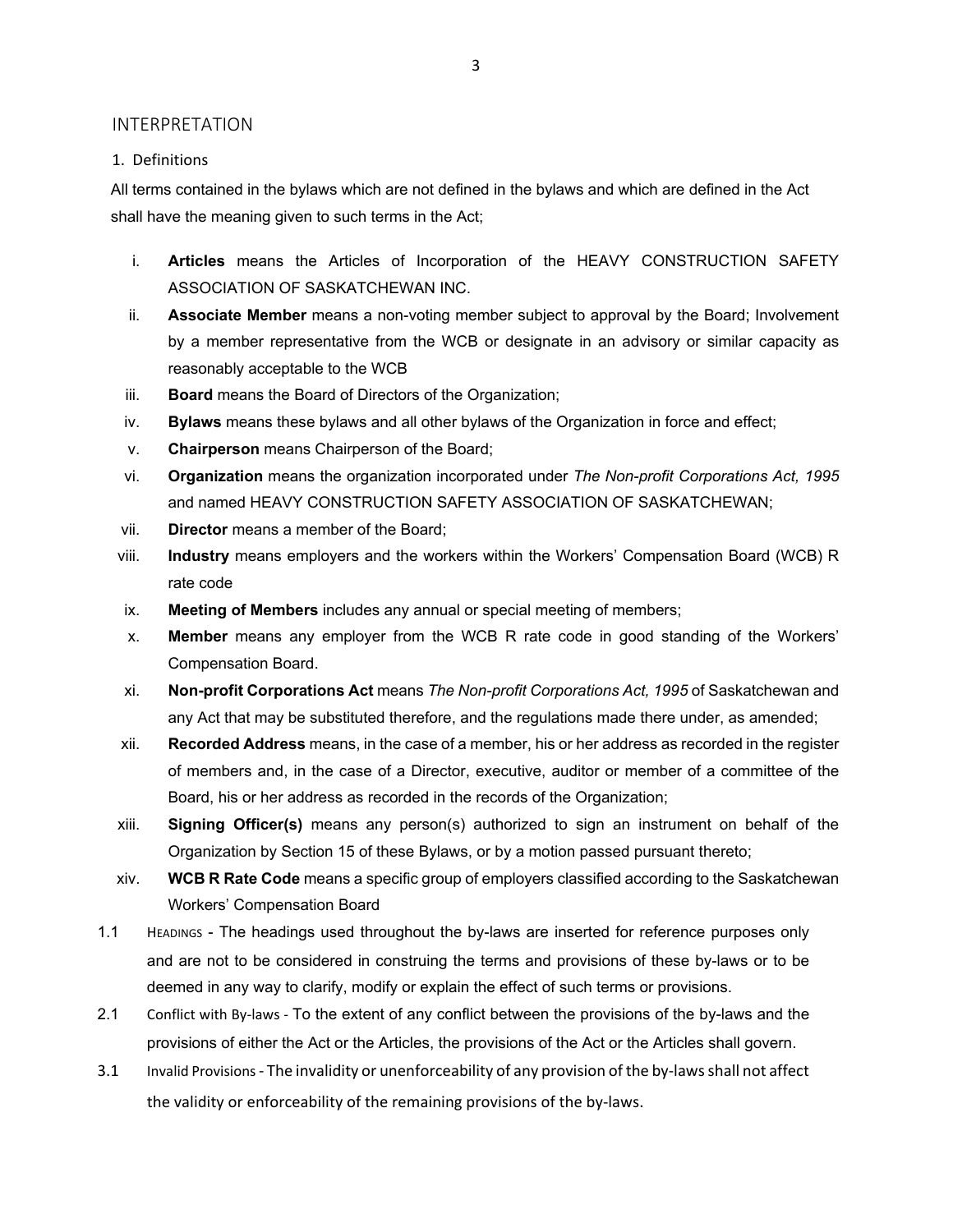4.1 Interpretation – The Board is the sole authority for the interpretation of these by-laws and the decision of the Board upon any question of interpretation, or upon any matters affecting the Corporation and provided for by the by‐laws, shall be final and shall be binding on all the members.

#### Membership, Board of Directors and Executive Officers

#### 1.1.1 Members

Every employer in the R Code as defined by the Workers' Compensation Board classification system, provided that such employer is registered pursuant to *The Workers' Compensation Act*, has a firm number and is in good standing with the Workers' Compensation Board shall be considered a member. Each Member (firm number) will be entitled to one vote.

Associate Membership is subject to approval by Directors and specific to the funding agreement. It is available only to person(s) and/or organizations having an expressed interest in the elimination of workrelated injuries and their impact, in the WCB R Rate Code through safety and injury prevention initiatives. Associate Members are non-voting.

#### 1.1.2 Board of Directors

The association must be governed by a board of directors with equal representation from:

- a. **Worker representative**(s) **"**a worker who has entered into or works under contract of service or employment with an employer registered in a rate code funding the association
- b. **Employer representative (s)** registered in a rate code funding the association, and
- **c. Representative** from the WCB or designate in a non‐voting advisory role

#### DUTIES OF THE BOARD

The Board shall manage or supervise the management of the affairs and business of the Corporation and may exercise all such powers and do all such acts and things as may be exercised or done by the Corporation and which are not expressly directed or required by the Act or other statute, the Articles, the by-laws or any special resolution of the Corporation to be done in some other manner. Notwithstanding a vacancy among the directors, a quorum of the Board may exercise all the powers of the Board.

The Board of Directors of the corporation shall consist of:

- a. The Executive Officers; and
- b. Up to 10 directors elected at the annual meeting of the corporation.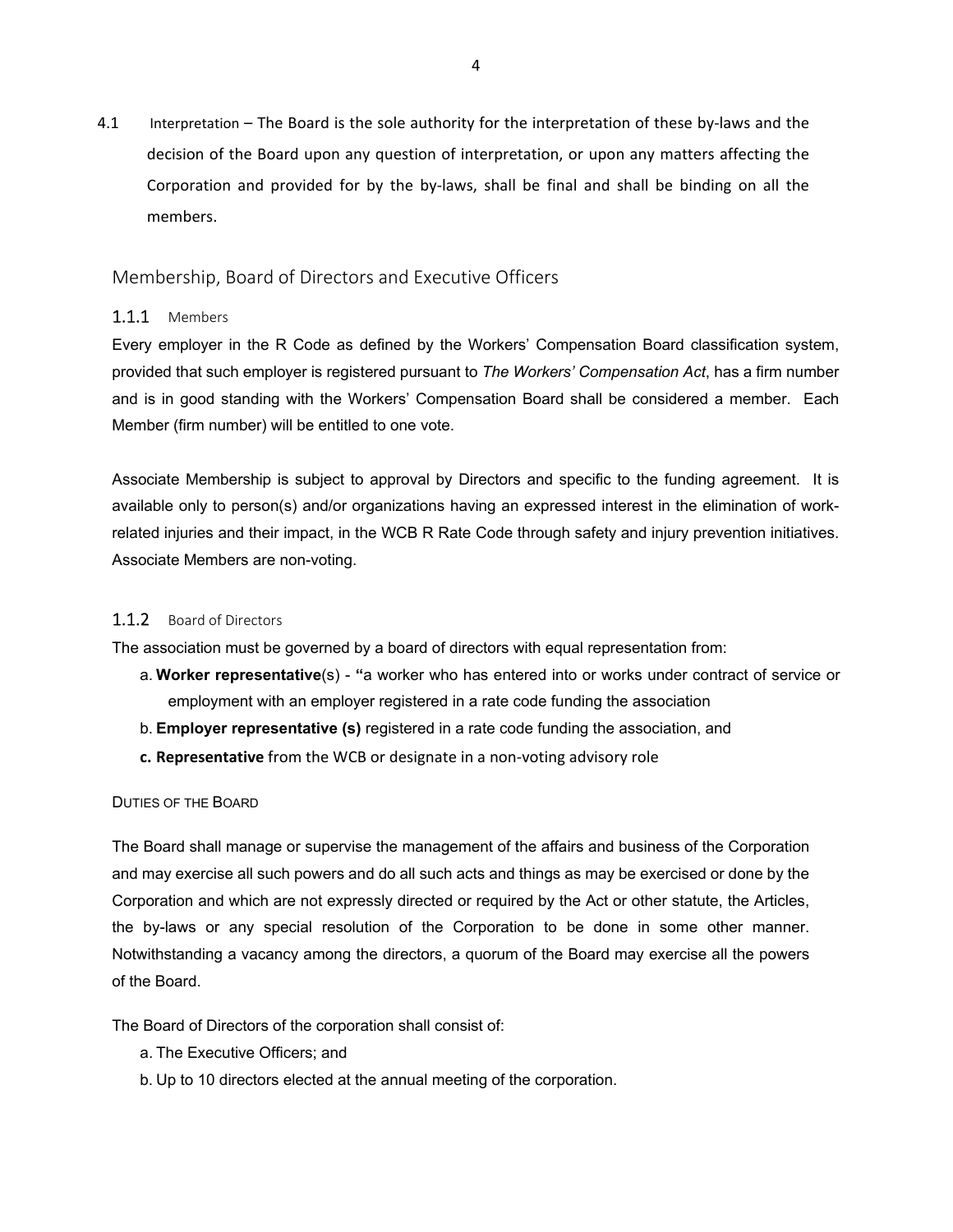Directors are to be elected for two-year terms at the annual meeting with-one-half of the directors being elected each year.

The directors are to be chosen as follows:

- i. Directors will represent different geographic areas of Saskatchewan;
- ii. (ii) Directors will represent different industries within the "R" classification code of
- iii. the Workers' Compensation Board;
- iv. (iii) One-half of the directors will represent workers; and
- v. (iv) One-half of the directors will represent owners.

Nominations for director must be in writing and directed to the Nominations Committee and received by the head office of the Association at least 30 days before the date of the annual meeting.

#### 1.1.3

#### 1.1.4 Deemed Resignation

Notwithstanding anything contained herein, a director shall, at the Board's discretion, be deemed to have resigned as director upon the director failing to attend at least fifty (50%) percent of the meetings of the Board and/or at least seventy-five (75%) percent of the meetings of any committees of the Board in any calendar year without a reasonable and valid excuse as determined by the chair. In addition, notwithstanding anything contained herein, a director who was a Nominee of the Nominating Group shall be deemed to have resigned as director if, in the chair's opinion, the director ceases to be employed or engaged by, or associated with, an Eligible Person. Upon the Board determining that a deemed resignation has occurred, such director shall immediately tender his or her resignation to the Board.

Further to the above description, the secretary of the board will list director attendance on all meetings and sub-committee minutes. The categories shall be present, absent with regrets and absent.

#### 1.1.5 Board Vacancies

Subject to the Act, if any vacancy on the Board occurs by reason of the death, disqualification, inability to act, resignation or removal of any director, a quorum of directors shall fill such vacancy so as to maintain a Board consisting of the number of Nominees of the Nominating Groups and the Board

A director appointed or elected to fill a vacancy holds office for the unexpired term of his or her predecessor.

#### 1.1.6 Executive Officers

a. The Executive Officers of the corporation shall be: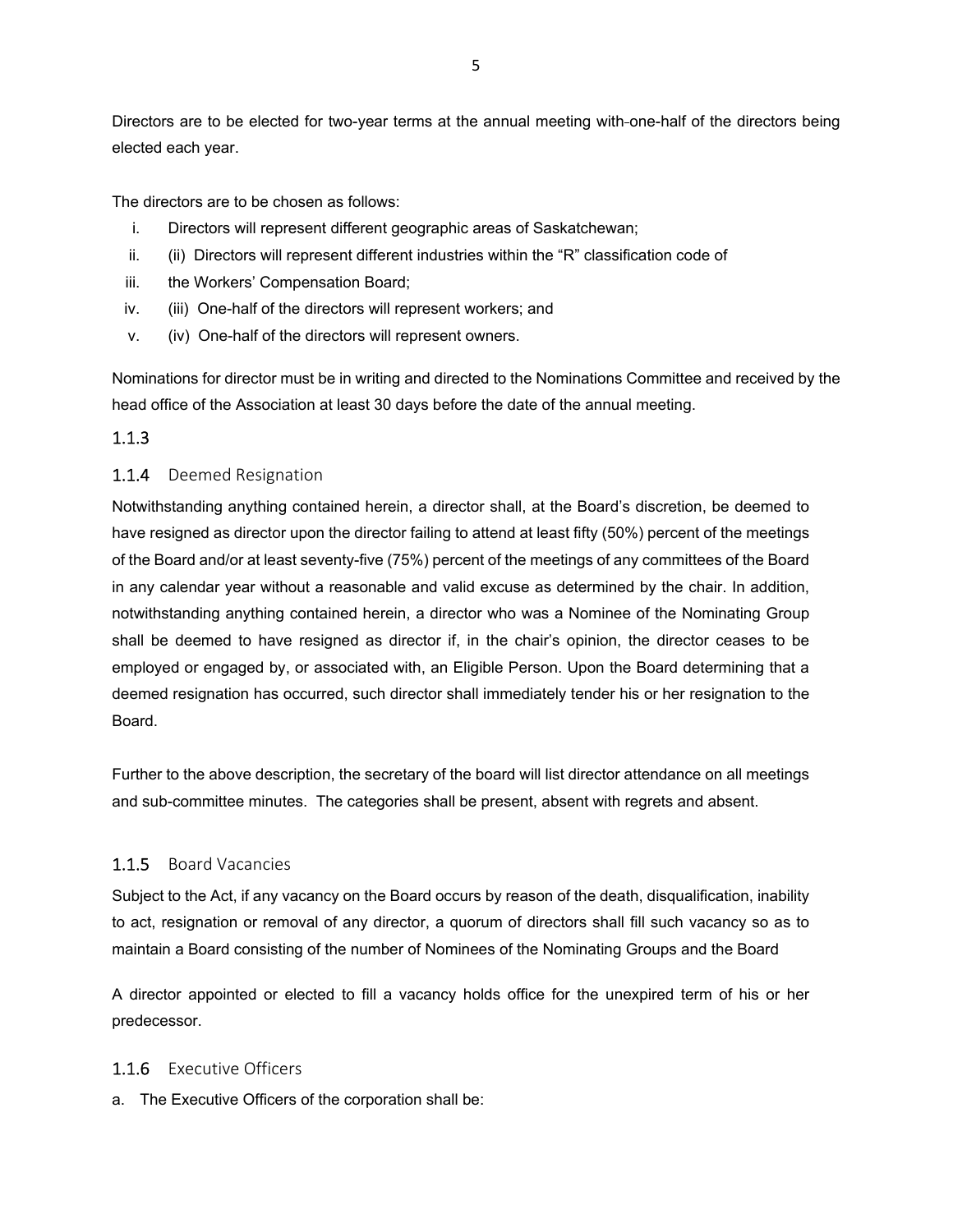- i. Chair;
- ii. Immediate Past-Chair;
- iii. Vice-Chair;
- iv. Secretary-Treasurer (CEO of the HCSAS)
- b. The board may delegate certain of its powers to the Executive Officers or such other committees as the Board may establish.
- c. The term of the Executive Officers, other than the Secretary-Treasurer, is two years.
- d. No Executive Officer other than the Secretary-Treasurer shall hold office for more than one term.
- e. No person shall be elected as Chair unless that person has served a term as director.
- f. No person shall be elected as Vice-Chair unless that person is a director.
- g. Nominations for Executive Officers shall be presented to the annual meeting by the Nominating Committee who shall have the consent of the nominee.
- h. The election for Vice-Chair shall be held at the meeting of directors at which the election for Chair is held, following the election of the Chair.
- i. The Secretary-Treasurer may be appointed by the board.
- j. If the Secretary-Treasurer is an employee of the corporation, the Secretary-Treasurer is not eligible to vote at director's meetings.

#### 1.1.7 Nominating Committee

The board must establish a Nominating Committee, which is responsible for nominating persons for election as director.

#### 1.1.8 Powers of Directors

Directors shall have the power to:

- a. Manage and conduct the business and affairs of the Corporation and may exercise all the powers of the Corporation.
	- i. Appoint such other officers and committees as may be required to conduct the affairs of the corporation.
- b. Set the time and place of the annual meeting.

### 1.1.9 Powers of Executive Officers

Executive officers shall have the power to:

- a. Subject to such direction as may from time to time be given by the board, the Executive Officers shall have full power to manage the affairs of the corporation between board meetings.
- b. The Executive Officers shall meet where, how and as often as the Executive Officers may determine, but shall meet at the call of the Chair or Vice-Chair.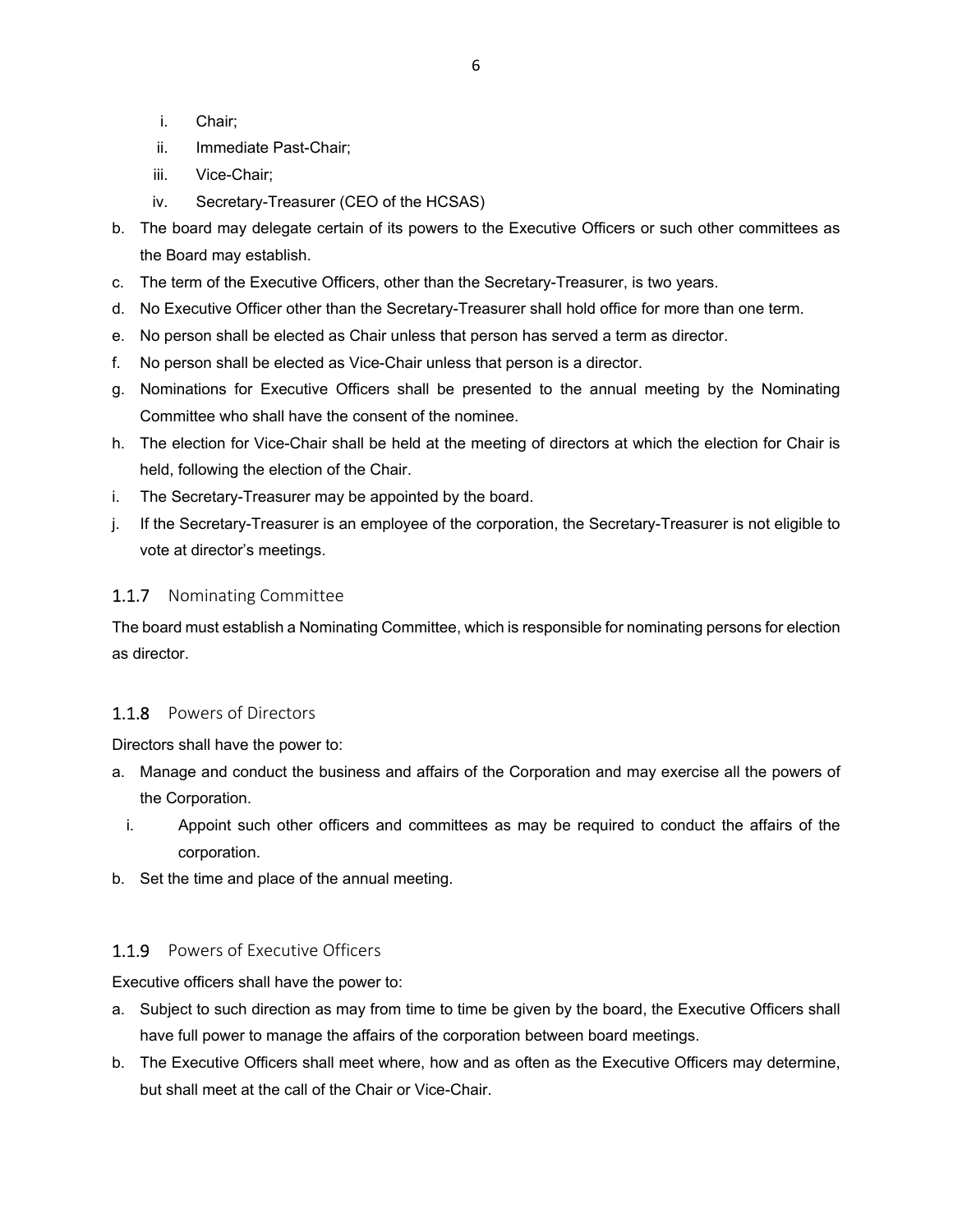- c. Notice of meetings of the Executive Officers shall be as determined by the Executive Committee at a frequency determined by the Executive
- d. The Executive Officers may meet without notice if all members attend and sign a waiver of notice and consent to the transaction of such business as may come before the meeting.

#### 1.1.10 Powers and duties of Secretary‐Treasurer

- i. The Secretary-Treasurer shall attend all meetings, assist the President, and cooperate with the Executive Officers and directors.
- ii. The Secretary-Treasurer shall be the official custodian of all records and monies of the corporation.
- iii. The Secretary-Treasurer shall submit annual financial statements to the board and to the annual meeting, certified by a chartered accountant whose appointment shall be made in accordance with clause 16.

#### Member Meetings

#### 1.1.11 Annual meeting

- a. The annual meeting of the corporation shall be held within 28 weeks of the commencement of the fiscal year or as otherwise determined by the directors.
- b. The annual meeting shall be convened in such place as may be decided upon by the directors to receive reports of officers and committees, annual financial statements and for all other general or special purposes relating to the management of the Corporation's affairs.
- c. Notice of such annual meeting shall be mailed Members shall be notified of the annual meeting to each member at least 30 days prior to the date of such meeting.
- d. Meetings shall be held in person or by use of an electronic platform

#### 1.1.12 Special meetings

The board, the President or the Executive Officers shall have the power to call a special meeting of members at any time.

In the event of a special meeting being called as referred to in clause (1), notice of the meeting, including the purpose of the meeting, shall be provided in accordance with clause 11(3).

#### 1.1.13 Meetings of the Directors

- i. Directors of the corporation shall meet at such time as may be decided upon by them but not less than four times a year.
- ii. Notice of all meetings of directors shall be sent by the Secretary-Treasurer of the corporation to each director at least 15 days prior to the date of such meeting.
- iii. The notice of meeting shall state the objective of the meeting and the subjects to be considered.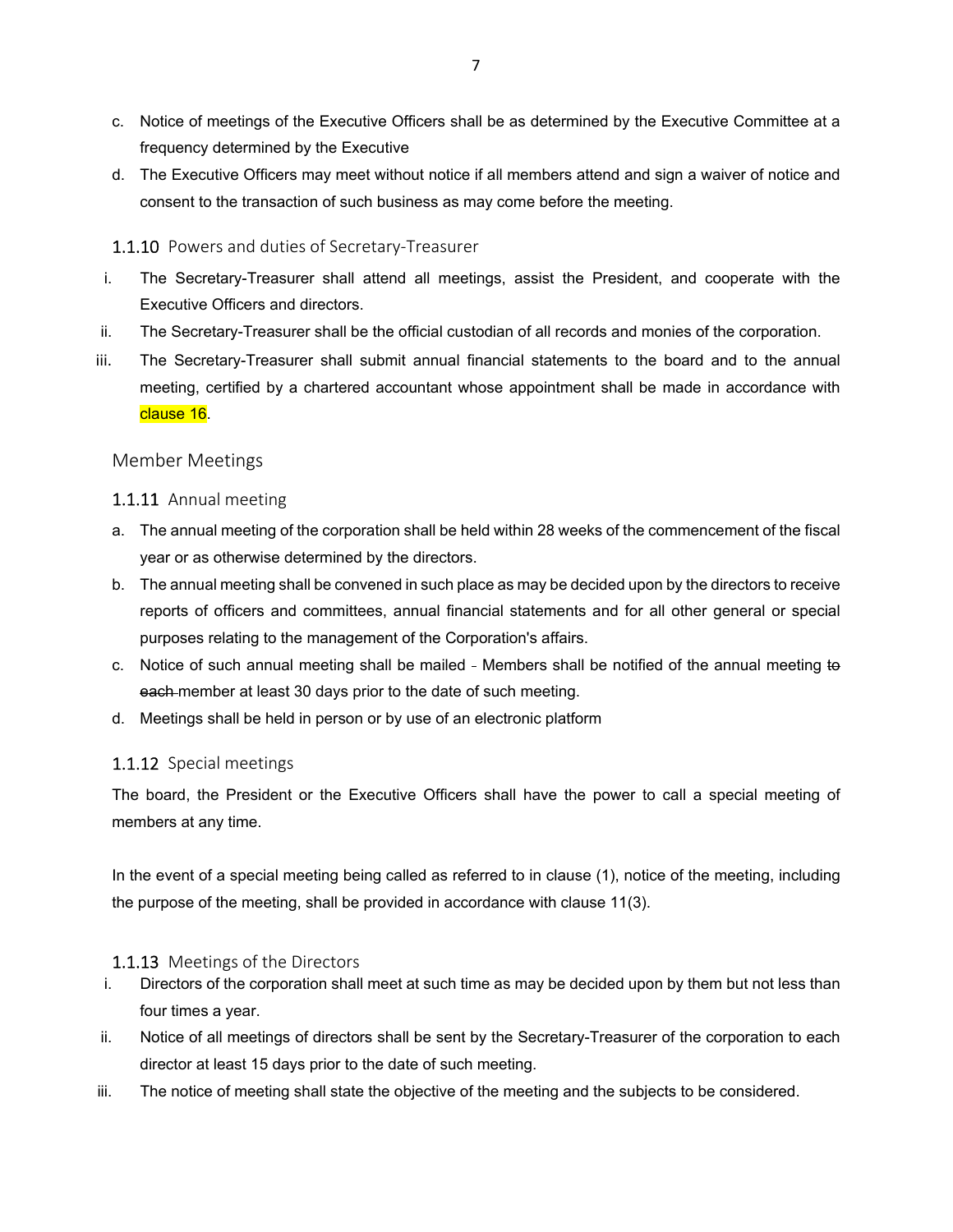iv. Unless the majority of directors present at a meeting object, a director or directors may participate in a meeting of the board or of a committee of the board by means of telephone conference call or video conferencing or other communication which will permit all persons participating in the meeting to hear each other, and a director participating in such a meeting by such means is deemed to be present at the meeting.

#### 1.1.14 Quorum

- i. At all meetings of the directors, a quorum shall consist of the majority of the directors as defined as greater than 50% of the directors.
- ii. Members personally present shall constitute a quorum at the annual meeting or any special meeting of the corporation.

#### Execution of Documents, Audits, Amendments

#### 1.1.15 Execution of Documents

- i. The execution of all documents and the signing of all cheques and negotiable instruments in connection with the administration of the corporation shall be done in such a manner and by such persons as the directors may determine.
- ii. Unless determined otherwise, all cheques may be signed by the Secretary-Treasurer and countersigned by any one of the President, Vice President, Immediate Past President or board member. All EFT (Electronic Fund Transfers) shall be approved in the same manner as checks.
- iii. All bank drafts, cheques, promissory notes, bills of exchange, credit cards or other negotiable instruments, and all withdrawals from the corporation's accounts shall be executed in the name of the corporation and signed by two authorized signatories as approved periodically by the board.

#### 1.1.16 Audit

- i. An auditor shall be appointed every year by the directors, whose duty it shall be to audit the books, vouchers and accounts of the corporation, to certify the correctness of the balance sheet, to examine and verify the securities and other assets in the custody of the Secretary-Treasurer, and certify the reasonableness of the valuation at which the corporation assets are carried.
- ii. The auditor's remuneration shall be fixed by the directors.

#### 1.1.17 Fiscal year

The fiscal year of the corporation shall commence on the first day of January.

#### 1.1.18 Annual Financial Statements

The board shall present a financial statement prepared in accordance with the provisions of *The Non-Profit Corporations Act, 1995* and the regulations thereto and the bylaws of the corporation and the report of the auditor, if any, to the members. The financial statement shall: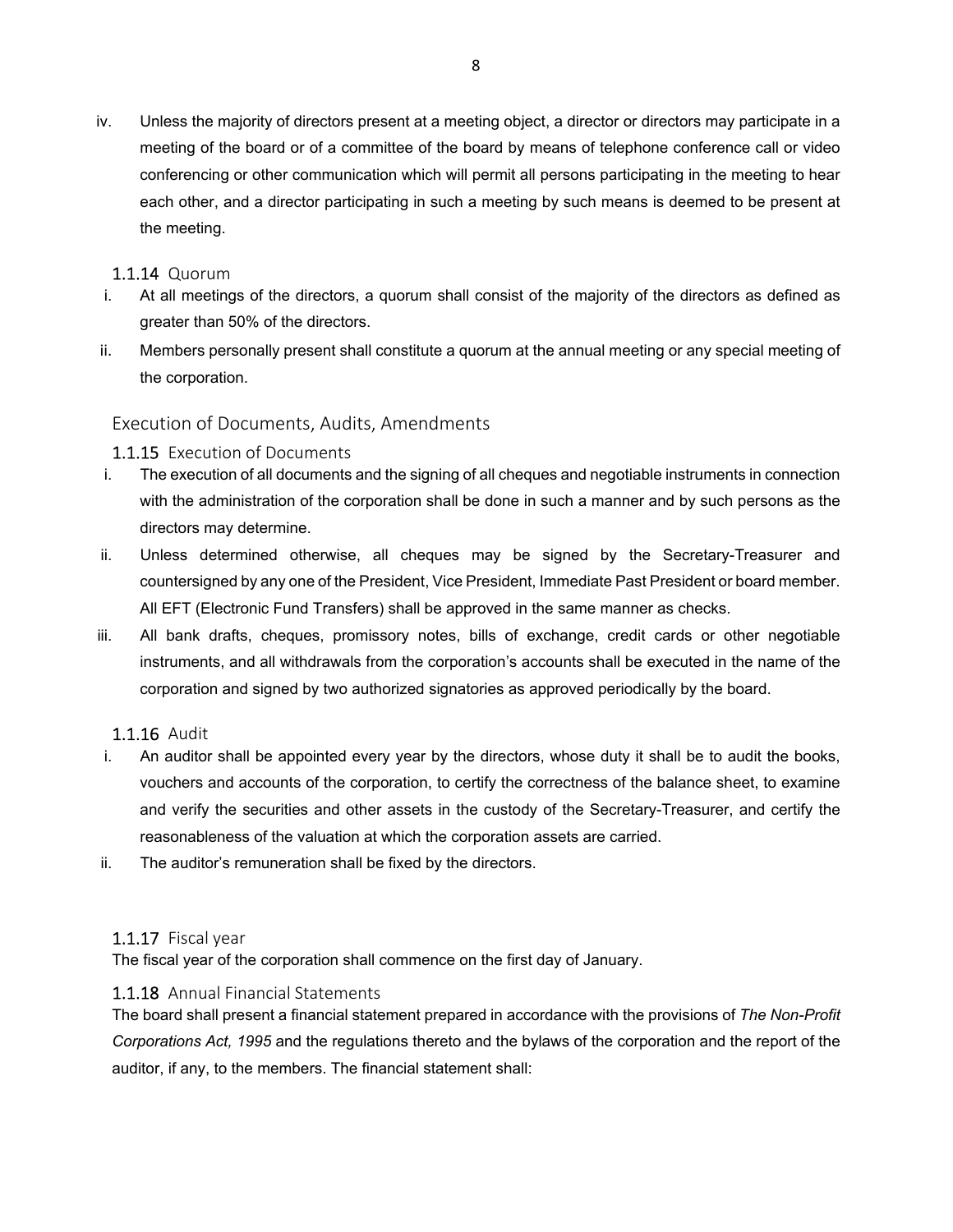- (a) be approved by the board and signed by 2 directors;
- (b) cover a period that ended not more than six (6) months before the annual meeting;
	- (c) be a comparative statement relating separately to the latest completed fiscal year and the fiscal year next preceding it; and
	- i. (d) subject to the requirements of *The Non-Profit Corporations Act, 1995* and the regulations thereto, be made up of:
		- a. (i) a statement of profit and loss for each period;
		- b. (ii) a statement of surplus for each period;
		- c. (iii) a statement of source and application of funds for each period;
		- d. (iv) a balance sheet as at the end of each period, with each statement containing the information required by the Act to be disclosed in such statements; and
		- (v) a statement of changes in financial position.

#### 1.1.19 Amendments

**19.1** The Directors may, by motion, make, amend, or repeal any bylaws that regulate the activities and affairs of the Organization.

i. **19.2** The Directors shall submit a bylaw, or an amendment or repeal of a bylaw to the next annual meeting of members and the members may, by motion, confirm, reject or amend the bylaw, amendment or repeal by two-thirds (2/3) of the members who attend the meeting of the members. Notice of any bylaw, amendment, or repeal of a bylaw shall be sent to the members in the notice of the meeting.

**19.3** A new bylaw, or an amendment, or repeal is effective from the day of the motion of Directors until confirmed, confirmed as amended, or rejected by the voting members.

**19.4** If a bylaw, or any amendment or repeal of a bylaw is rejected by the voting members or is not submitted to the next meeting of members, the bylaw, amendment or repeal thereof, ceases to be effective and no subsequent bylaw, amendment or repeal having substantially the same purpose or effect shall be effective until confirmed as amended by the voting members.